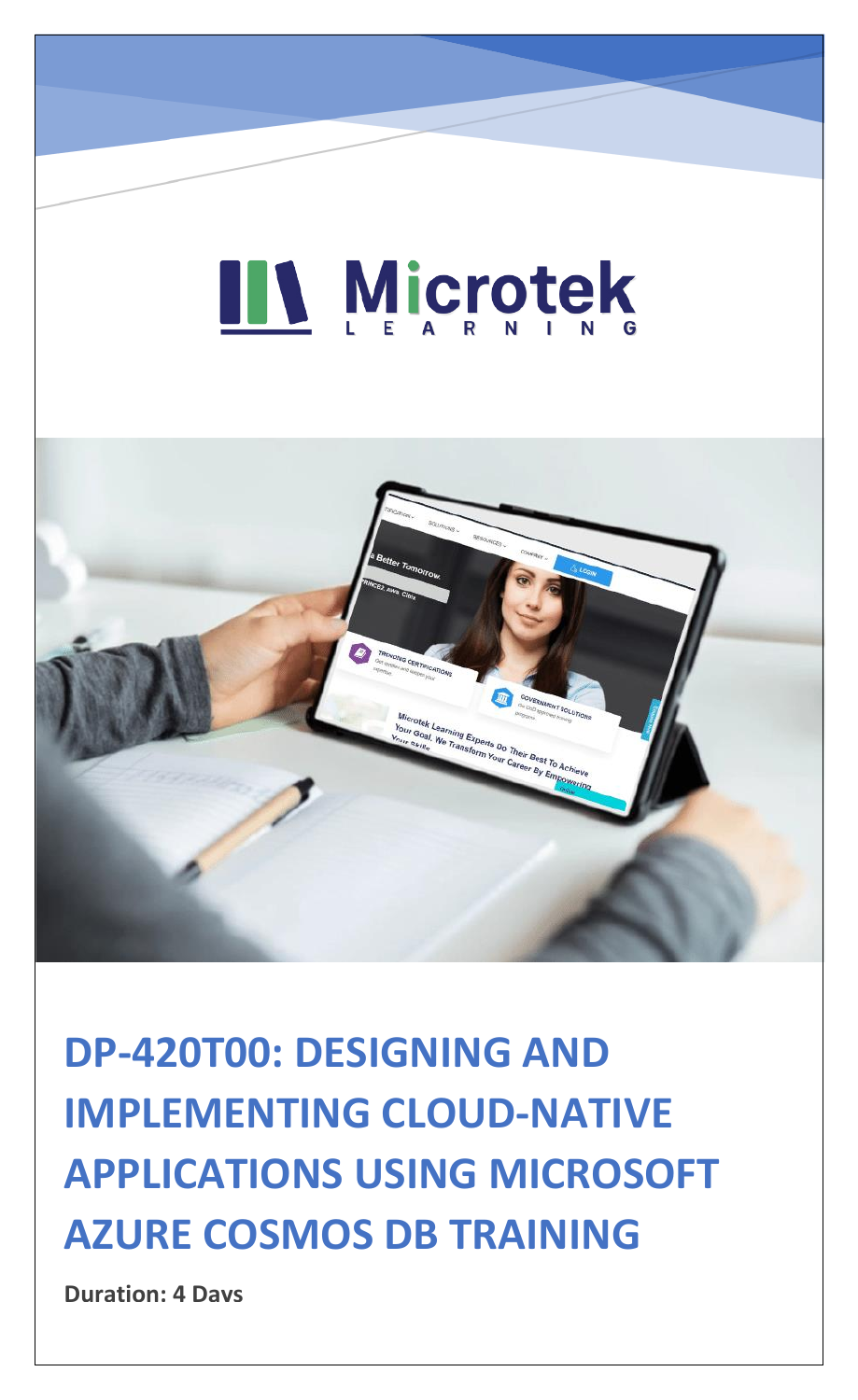# **IN Microtek**

# **Course Description**

The Cloud-Native Application Using Microsoft Cosmos DB training course help you understand how to build an application with the SQL API & SDK for Cosmos DB Azure.

Candidates will also learn to write queries, manage & provision resources, create index policies, and execute everyday operations using SDKs.

# **Who should attend this course?**

- Software-Engineers whose job is authoring cloud native solutions that influence Cosmos DB Azure SQL API and its many SDKs.
- They also know Python, C#, JavaScript, and Java.
- They have expertise in writing code with a SQL & NoSQL database platform.

## **Prerequisites**

Candidates must know the following before attending this course:

- Understanding of Microsoft Azure and capability to guide the Azure portal (Equivalent to AZ-900)
- Knowledge of writing in Azure supported language at a middle level. (JavaScript, C#, Java, or Python)
- To write code to combine and conduct operations on a NoSQL or SQL database product. (Oracle, SQL Server, Cassandra, MongoDB, or similar)

 $\mathbf{A}$ 

R.

N

N I

• AZ-900T00: Microsoft Azure Fundamentals (2 Day)

## **What Exam Do I Need To Get Certified?**

• DP-420: Designing and Implementing Cloud-Native Applications Using Microsoft Azure Cosmos DB

## **Recommended Certifications**

• [Microsoft Certified: Azure Cosmos DB Developer Specialty Certification](https://www.microteklearning.com/microsoft-certified-azure-cosmos-db-developer-specialty-certification/)

## **What you will learn**

- Design and configure Cosmos DB Azure SQL API, container, and database.
- Utilize the .NET SDK to operate resources and execute operations.
- Execute queries of changing complexity.
- Create a data model and partitioning technique.
- Optimize questions and indexing based on attributes of an application.
- Utilizing the Azure Resource Manager to operate accounts and resources with JSON or CLI and Bicep templates.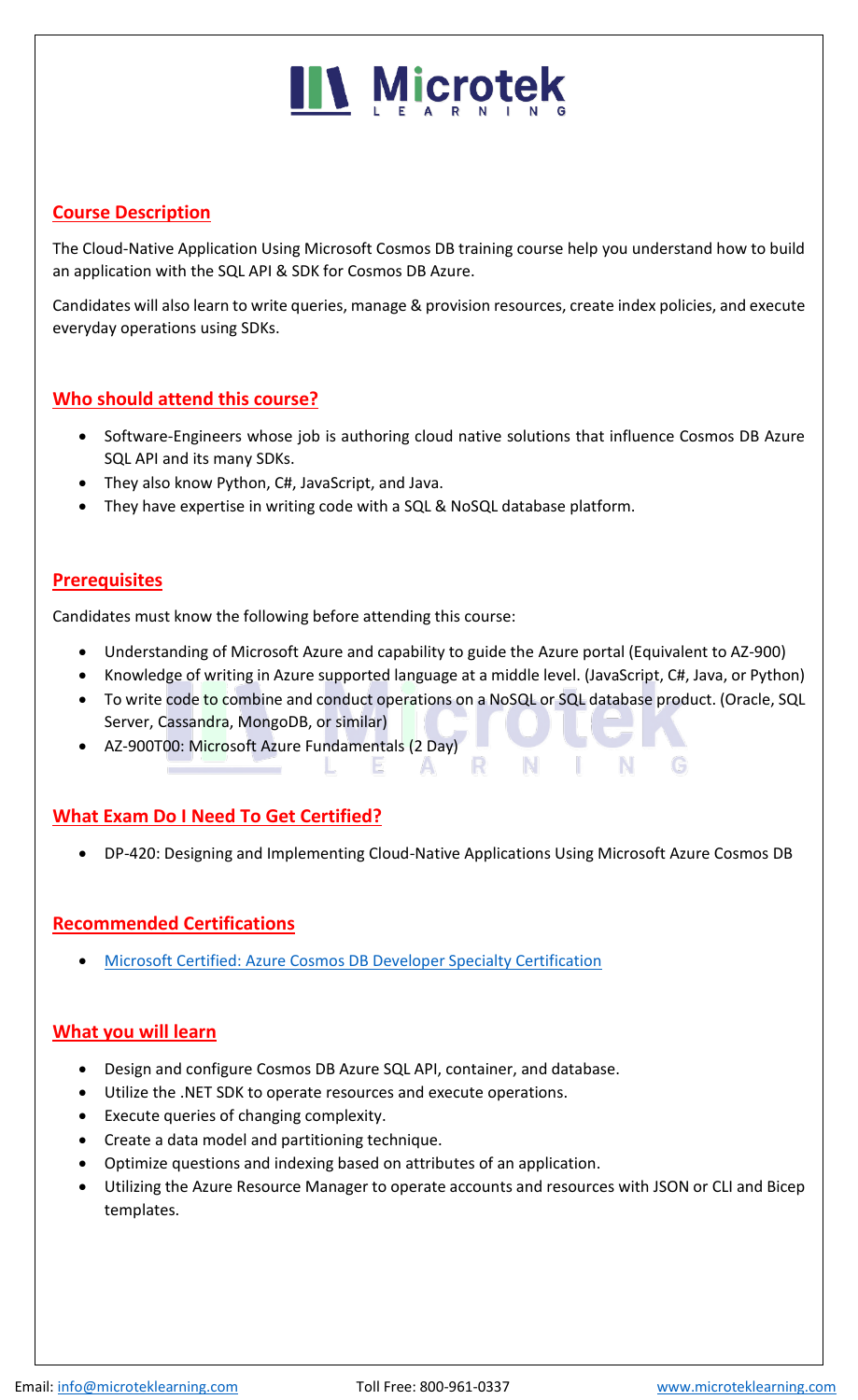

# **Curriculum**

#### **Module 1: Get started with Azure Cosmos DB SQL API**

Modern apps thrive on real-time data from different sources and shaped in different forms. These apps require a modern database that can handle the variety and velocity of data that will be thrown at it. In this module, we will explore Azure Cosmos DB and how the SQL API can solve some of the problems presented by modern applications.

#### **Lesson**

- Introduction to Azure Cosmos DB SQL API
- Try Azure Cosmos DB SQL API

**Lab :** Exercise: Create an Azure Cosmos DB SQL API account

After completing this module, students will be able to:

- Evaluate whether Azure Cosmos DB SQL API is the right database for your application
- Describe how the features of the Azure Cosmos DB SQL API are appropriate for modern applications
- Create a new Azure Cosmos DB SQL API account
- Create database, container, and item resources for an Azure Cosmos DB SQL API account.

#### **Module 2: Plan and implement Azure Cosmos DB SQL API**

Creating a new Azure Cosmos DB account often requires making a lot of configuration choices that can, at first, be daunting. While the defaults fit a lot of scenarios, it makes the most sense to familiarize yourself with the configuration options to ensure that your account and resources are optimally configured for your solution. In this module, you will learn how to prepare and configure an Azure Cosmos DB account and resources for a new solution.

 $\mathbf{A}$ 

- R -

 $N$   $\Box$ 

N G

#### **Lesson**

- Plan Resource Requirements
- Configure Azure Cosmos DB SQL API database and containers
- Moving data into and out of Azure Cosmos DB SQL API

**Lab :** Exercise: Configure throughput for Azure Cosmos DB SQL API with the Azure portal

- E

**Lab :** Exercise: Migrate existing data using Azure Data Factory

After completing this module, students will be able to:

- Evaluate various requirements of your application
- Plan for scale and retention requirements
- Configure throughput allocation
- Configure time-to-live values
- Migrate data using Azure services
- Migrate data using Spark or Kafka

#### **Module 3: Connect to Azure Cosmos DB SQL API with the SDK**

There are various SDKs available to connect to the Azure Cosmos DB SQL API from many popular programming languages including, but not limited to .NET (C#), Java, Python, and JavaScript (Node.js). In this module, you will get hands-on with the .NET SDK for the Azure Cosmos DB SQL API.

#### **Lesson**

- Use the Azure Cosmos DB SQL API SDK
- Configure the Azure Cosmos DB SQL API SDK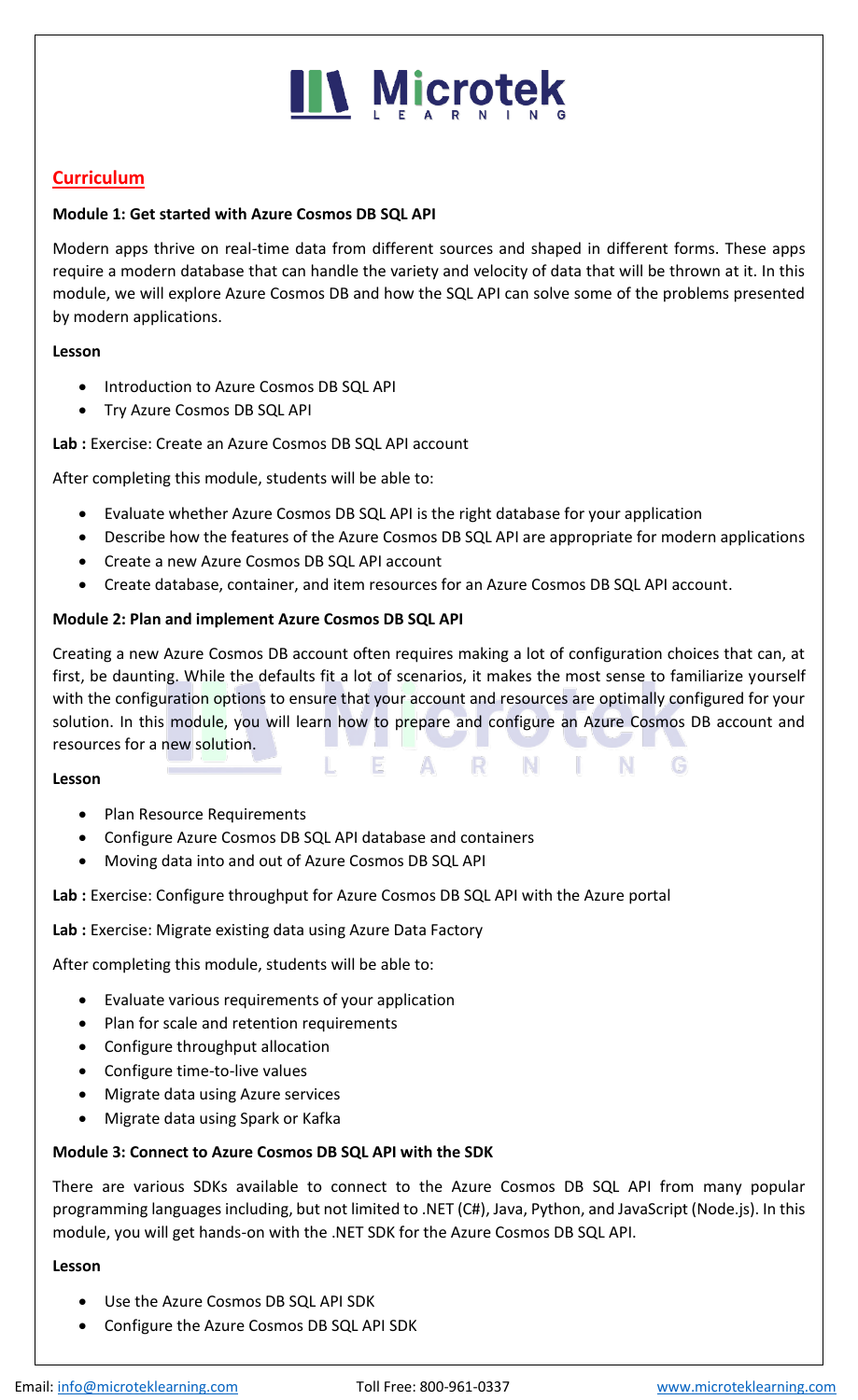# **IIV Microtek**

**Lab :** Exercise: Connect to Azure Cosmos DB SQL API with the SDK

**Lab :** Exercise: Configure the Azure Cosmos DB SQL API SDK for offline development

After completing this module, students will be able to:

- Integrate the Microsoft.Azure.Cosmos SDK library from NuGet
- Connect to an Azure Cosmos DB SQL API account using the SDK and .NET
- Configure the SDK for offline development
- Troubleshoot common connection errors
- Implement parallelism in the SDK
- Configure logging using the SDK

### **Module 4: Access and manage data with the Azure Cosmos DB SQL API SDKs**

The SQL API SDK for Azure Cosmos DB is used to perform various point operations, perform transactions, and to process bulk data. In this module, you will use the SDK to manipulate documents either individually or in groups.

#### **Lesson**

- Implement Azure Cosmos DB SQL API point operations
- Perform cross-document transactional operations with the Azure Cosmos DB SQL API
- Process bulk data in Azure Cosmos DB SQL API

**Lab :** Exercise: Create and update documents with the Azure Cosmos DB SQL API SDK

**Lab :** Exercise: Batch multiple point operations together with the Azure Cosmos DB SQL API SDK

**Lab :** Exercise: Move multiple documents in bulk with the Azure Cosmos DB SQL API SDK

After completing this module, students will be able to:

- Perform CRUD operations using the SDK
- Configure TTL for a specific document
- Implement optimistic concurrency control for an operation
- Create a transactional batch and review results
- Create a bulk operation
- Review the results of a bulk operation
- Implement bulk operation best practices

#### **Module 5: Execute queries in Azure Cosmos DB SQL API**

The Azure Cosmos DB SQL API supports Structured Query Language (SQL) as a JSON query language. In this module, you will learn how to create efficient queries using the SQL query language.

R N

- 11

N.

- G

#### **Lesson**

- Query the Azure Cosmos DB SQL API
- Author complex queries with the Azure Cosmos DB SQL API

**Lab :** Exercise: Execute a query with the Azure Cosmos DB SQL API SDK

**Lab :** Exercise: Paginate cross-product query results with the Azure Cosmos DB SQL API SDK

After completing this module, students will be able to:

- Create and execute a SQL query
- Project query results
- Use built-in functions in a query
- Implement a corelated subquery
- Create a cross-product query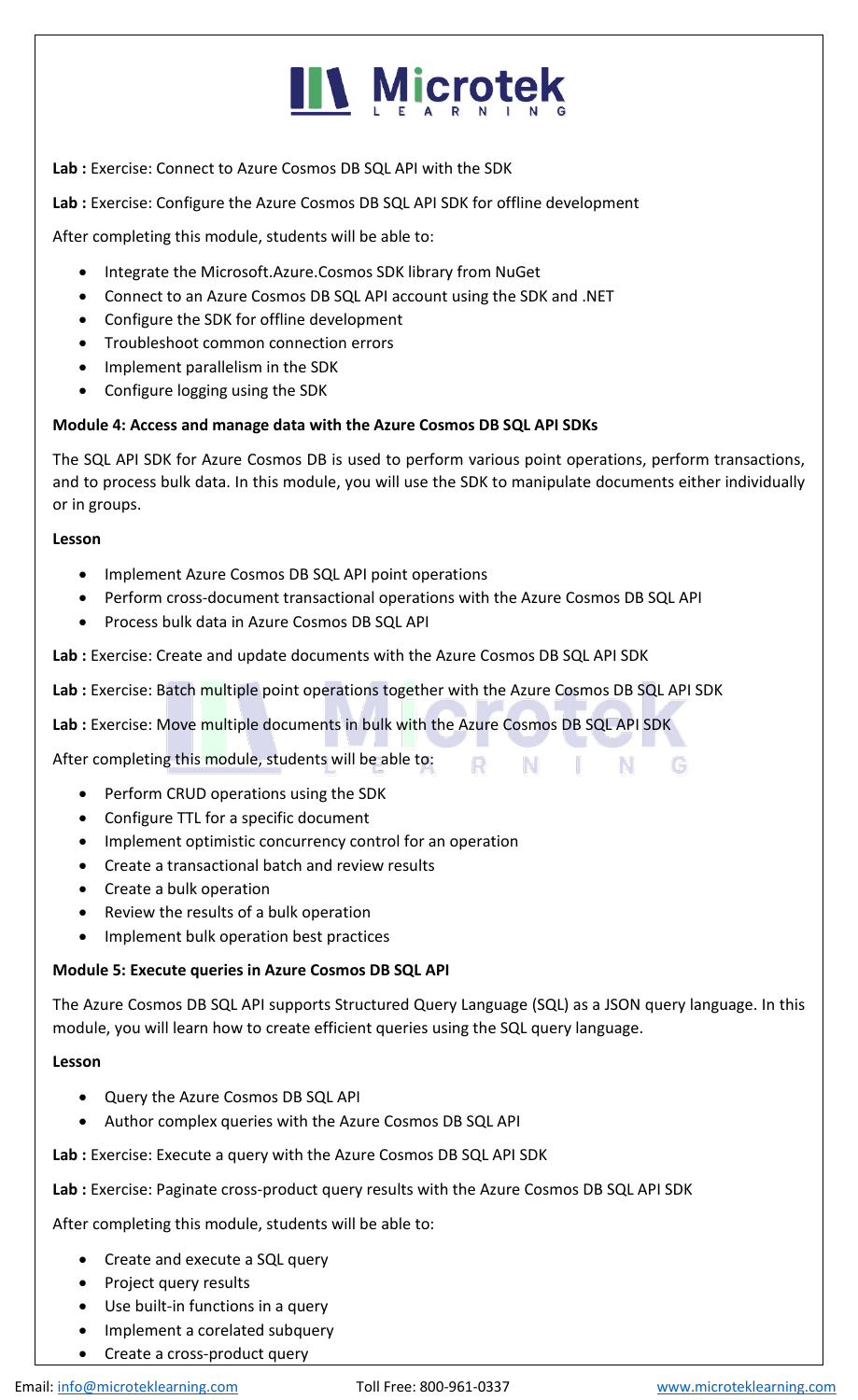# **III Microtek**

#### **Module 6: Define and implement an indexing strategy for Azure Cosmos DB SQL API**

By default, Azure Cosmos DB automatically indexes all paths of documents stored using the SQL API. This is great for developing new applications as you can create complex queries almost immediately. As your application matures, you can customize your indexing policy to better match the needs of your solution. In this module, you will learn how to create a custom indexing policy.

#### **Lesson**

- Define indexes in Azure Cosmos DB SQL API
- Customize indexes in Azure Cosmos DB SQL API

**Lab :** Exercise: Review the default index policy for an Azure Cosmos DB SQL API container with the portal

**Lab :** Exercise: Configure an Azure Cosmos DB SQL API container's index policy with the portal

After completing this module, students will be able to:

- View and understand the default indexing policy for a SQL API container
- Customize the indexing policy for a container
- Use a composite index in an indexing policy

#### **Module 7: Integrate Azure Cosmos DB SQL API with Azure services**

Azure Cosmos DB has tight integration available with many other Azure servicers such as Azure Functions, Azure Cognitive Search, Azure Event Hubs, Azure Storage, Azure Data Factory, and Azure Stream Analytics. Going even further, you can use the change feed to integrate Azure Cosmos DB with many other services both in and out of Azure. In this module, we will integrate Azure Cosmos DB with both Azure Functions and Azure Cognitive Search. We will also explore the change feed using the SDK.

#### **Lesson**

- Consume an Azure Cosmos DB SQL API change feed using the SDK
- Handle events with Azure Functions and Azure Cosmos DB SQL API change feed
- Search Azure Cosmos DB SQL API data with Azure Cognitive Search

**Lab :** Exercise: Process change feed events using the Azure Cosmos DB SQL API SDK

**Lab :** Exercise: Archive Azure Cosmos DB SQL API data using Azure Functions

**Lab :** Exercise: Archive data using Azure Functions and Azure Cosmos DB SQL API

After completing this module, students will be able to:

- Process changes feed events using the SDK
- Implement change feed best practices
- Create an Azure Functions trigger for Azure Cosmos DB
- Create an Azure Functions input for Azure Cosmos DB
- Index Azure Cosmos DB data in Azure Cognitive Search

#### **Module 8: Implement a data modeling and partitioning strategy for Azure Cosmos DB SQL API**

Azure Cosmos DB is both horizontally scalable and nonrelational. To achieve this level of scalability, users need to understand the concepts, techniques, and technologies unique to NoSQL databases for modeling and partitioning data. In this module, you will model and partition data appropriately for a NoSQL database such as Azure Cosmos DB SQL API.

#### **Lesson**

- Model and partition your data in Azure Cosmos DB
- Optimize databases by using advanced modeling patterns for Azure Cosmos DB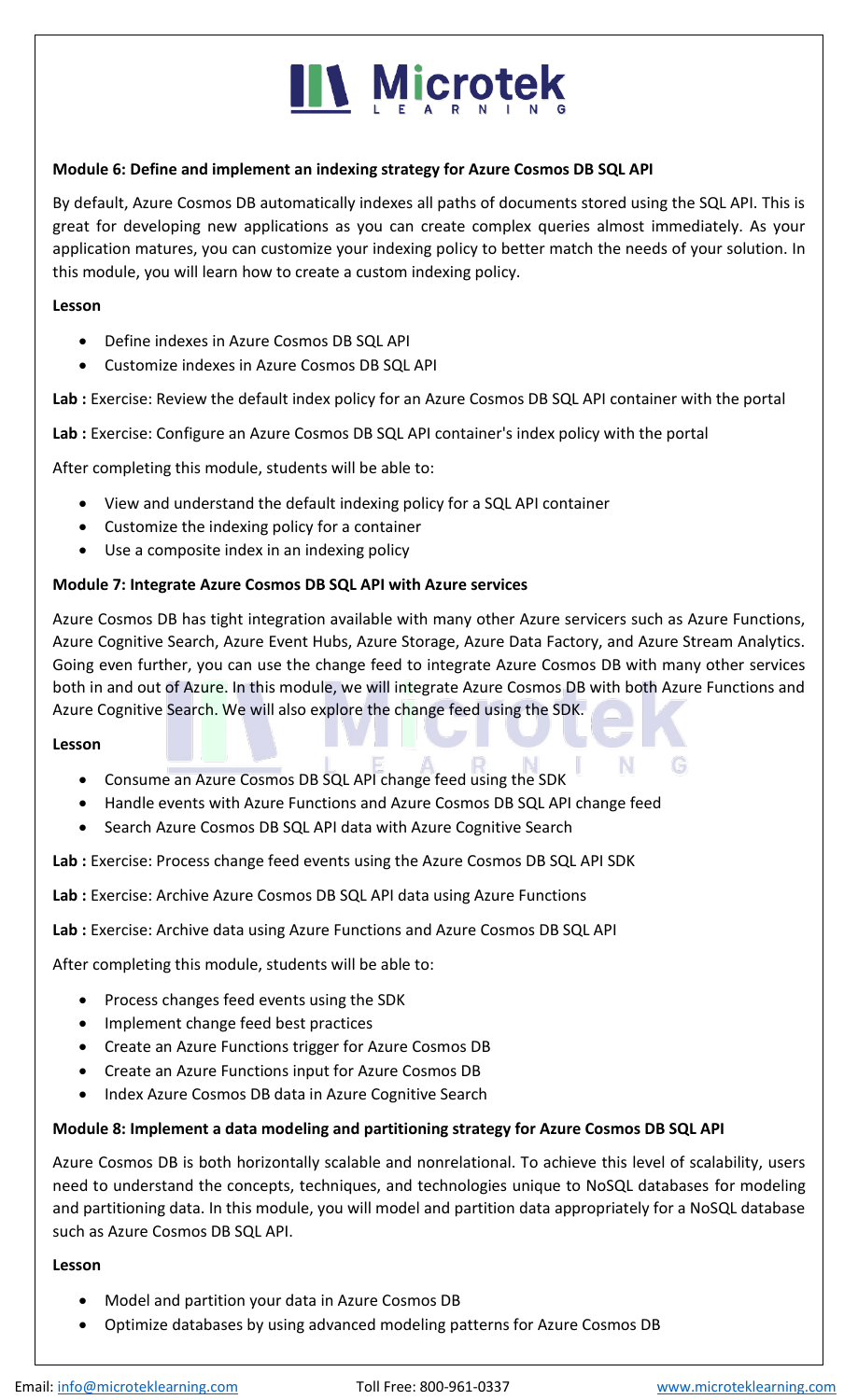# **IIV Microtek**

#### **Lab :** Exercise: Measure performance for customer entities

**Lab :** Exercise: Advanced modeling patterns

After completing this module, students will be able to:

- Identify application access patterns for an existing application
- Decide when to embed or reference data
- Use change feed to manage referential integrity
- Combine multiple entities in a single container
- Denormalize aggregated data in a single container

### **Module 9: Design and implement a replication strategy for Azure Cosmos DB SQL API**

Today's applications are required to be highly responsive and always online. To achieve low latency and high availability, instances of these applications need to be deployed in datacenters that are close to their users. In this module, you will explore how to replicate data and manage consistency across the globe using Azure Cosmos DB SQL API.

#### **Lesson**

- Configure replication and manage failovers in Azure Cosmos DB
- Use consistency models in Azure Cosmos DB SQL API
- Configure multi-region write in Azure Cosmos DB SQL API

**Lab :** Exercise: Connect to different regions with the Azure Cosmos DB SQL API SDK

**Lab :** Exercise: Configure consistency models in the portal and the Azure Cosmos DB SQL API SDK

 $\mathbf{L}$ 

N.

G

R N

**Lab :** Exercise: Connect to a multi-region write account with the Azure Cosmos DB SQL API SDK

After completing this module, students will be able to:

- Distribute data across various geographies
- Define automatic failover policies
- Perform manual failovers
- Configure default consistency model
- Change per-session consistency model
- Configure multi-region write in the SDK
- Create a custom conflict resolution policy

#### **Module 10: Optimize query performance in Azure Cosmos DB SQL API**

Azure Cosmos DB offers a rich set of database operations that operate on the items within a container. The cost associated with each of these operations varies based on the CPU, IO, and memory required to complete the operation. In this module, you will explore how to manage indexing policies and edit queries to minimize per-query request unit (RU) cost.

#### **Lesson**

- Choosing indexes in Azure Cosmos DB SQL API
- Optimize queries in Azure Cosmos DB SQL API
- Implement integrated cache

**Lab :** Exercise: Optimize an Azure Cosmos DB SQL API container's index policy for common operations

**Lab :** Exercise: Optimize an Azure Cosmos DB SQL API container's index policy for a specific query

After completing this module, students will be able to:

• Review and compare read-heavy vs. write-heavy index patterns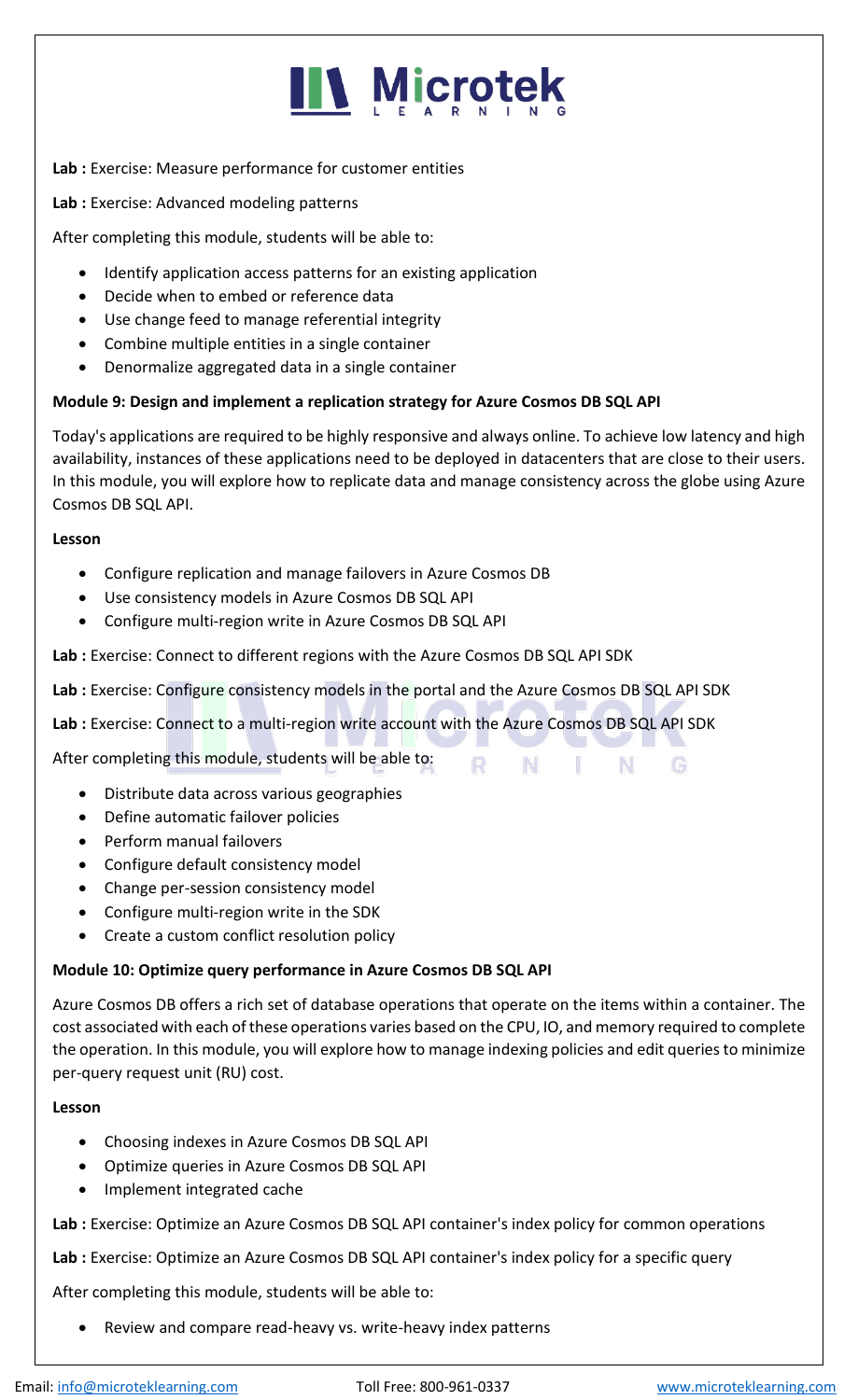

- Update indexing policy to optimize index performance
- Measure cost of a query in request units (RUs)
- Measure cost of point operations
- Work with item and query integrated cache
- Configure integrated cache staleness

#### **Module 11: Administrating and Monitoring tasks for an Azure Cosmos DB SQL API solution**

When you have critical applications and business processes relying on Azure resources such as Azure Cosmos DB, you want to monitor those resources for their availability, performance, and operation. In this module, you will explore how to monitor events and performance of an Azure Cosmos DB account. You will also learn how to implement common security measures along with backup and restore in Azure Cosmos DB.

#### **Lesson**

- Measure performance in Azure Cosmos DB SQL API
- Monitor responses and events in Azure Cosmos DB SQL API
- Implementing backup and restore for Azure Cosmos DB SQL API
- Implement security in Azure Cosmos DB SQL API

**Lab :** Exercise: Use Azure Monitor to analyze an Azure Cosmos DB SQL API account

**Lab :** Exercise: Troubleshoot an application using the Azure Cosmos DB SQL API SDK

**Lab :** Exercise: Recover a database or container from a recovery point

**Lab :** Exercise: Store Azure Cosmos DB SQL API account keys in Azure Key Vault

After completing this module, students will be able to:

- Observe rate-limiting events in a container or database
- Query resource logs using Azure Monitor
- Review and observe transient and rate-limiting errors
- Configure alerts
- Configure continuous backup and recovery
- Perform a point-in-time recovery
- Use role-based access control (RBAC)
- Access account resources using Azure AD and Microsoft Identity Platform

#### **Module 12: Manage an Azure Cosmos DB SQL API solution using DevOps practices**

Once an Azure Cosmos DB SQL API account is ready to go through a release lifecycle, it's not uncommon for an operations team to attempt to automate the creation of Azure Cosmos DB resources in the cloud. Automation makes it easier to deploy new environments, restore past environments, or scale a service out. In this module, you will explore how to use Azure Resource Manager to manage an Azure Cosmos DB account and its child resources using JSON templates, Bicep templates, or the Azure CLI.

A

к

Ν

#### **Lesson**

Write scripts for Azure Cosmos DB SQL API

Create resource template for Azure Cosmos DB SQL API

**Lab :** Exercise: Adjust provisioned throughput using an Azure CLI script

**Lab :** Exercise: Create an Azure Cosmos DB SQL API container using Azure Resource Manager templates

After completing this module, students will be able to:

- View arguments, groups, and subgroups for a specific CLI command
- Create Azure Cosmos DB accounts, databases, and containers using the CLI